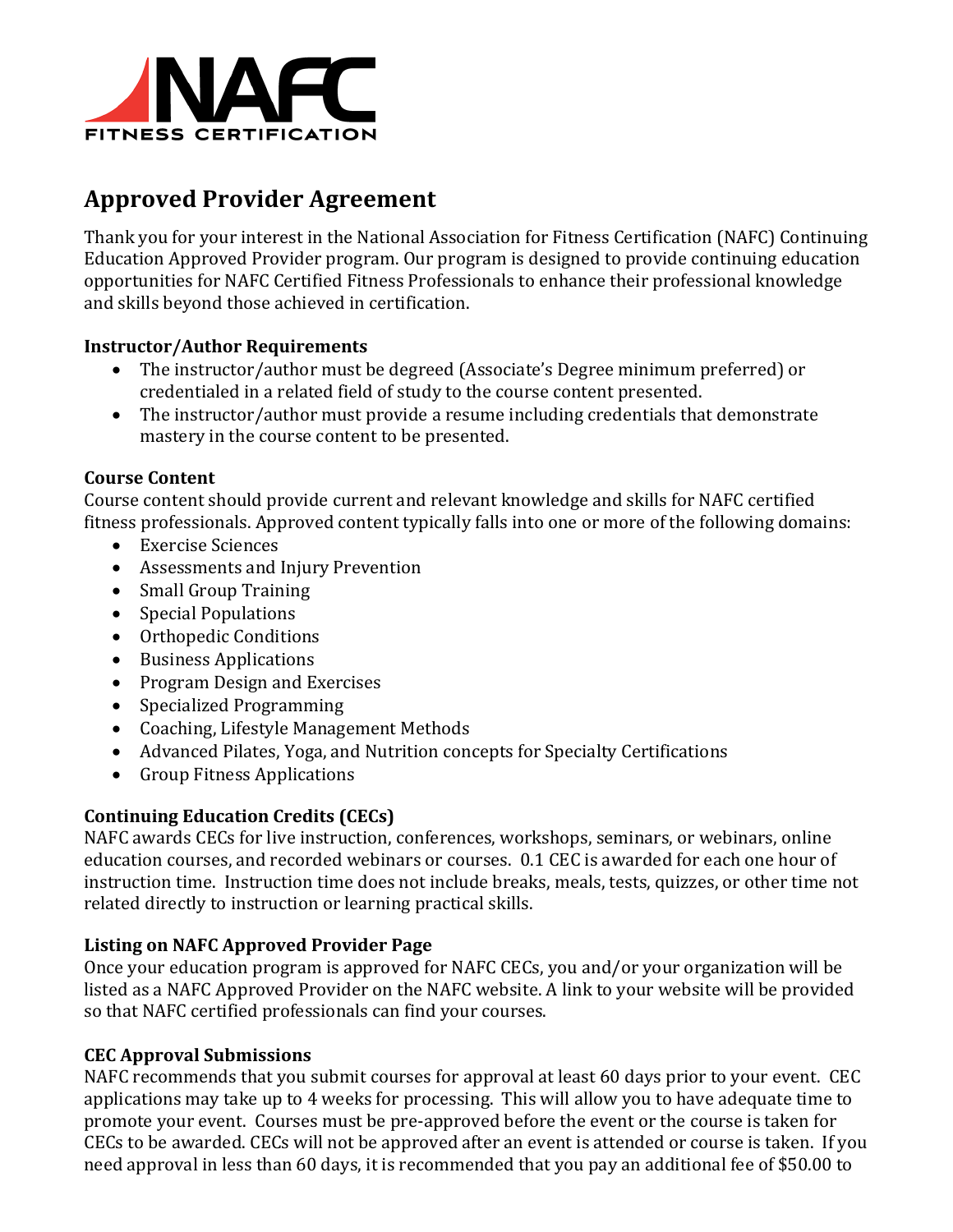expedite CEC approval in 2 weeks.

Incomplete applications are not accepted for approval. You must submit all required material at the time of initial submittal, or your approval will be delayed. NAFC reserves the right to refuse approval for course content, instructor/author qualifications, instructional methods, or other factors that do not comply with the standards and policies of NAFC.

### **NAFC Approved Provider Fees**

Live Workshops/Conferences/Conventions/Seminars/Home Study Courses/Webinars Initial Application \$25.00 First Course: \$100.00 Additional Courses \$20.00 per Course

- NAFC CEC approvals are valid from February 1<sup>st</sup> to January 31<sup>st</sup> after which you must renew your course approvals in order to continue to award the NAFC CEC. Renewals are due by February 1st.
- If you apply for approval after July 1<sup>st</sup>, you can receive a 50% discount for First Course and Additional Course submittal fees.
- Once you are approved as a NAFC education provider, you may add courses at any time to your approvals by submitting for approval the Course Information form, Author Credentials, and paying the \$20.00 additional course fee when the course is approved.
- Once you are approved as an NAFC education provider, you may renew your courses each cycle by February  $1<sup>st</sup>$  for the next year by submitting a renewal application and paying \$100.00 for the first course and \$20.00 for each additional course you want to remain approved.

### **Application Process and Required Information**

To apply for continuing education approval, you must do the following:

• Sign and include this NAFC Approved Provider Agreement.

Required Attachments:

- Complete and send the NAFC Continuing Education Provider Information form.
- Complete and send a separate Course Information form for each course you want to submit for approval.
- Include a resume and credentials for each course author or instructor.
- Sign the Continuing Education Provider License Agreement.
- Provide a copy of or link to your promotion for the education event information.
- Pay your Approved Provider Fees.

## **Awarding the NAFC CEC**

Once your course is approved, you can award the NAFC CEC for your course(s). You must issue a "Certificate of Completion" for any approved course to each attendee/participant that successfully completes your education program. A sample will be provided once you are accepted as an Approved Provider.

Each Certificate of completion you issue must contain the following required information:

- Attendee/participant full name
- Course/event title
- Date of course completion
- Name, address, and website for you, the continuing education provider
- The number of NAFC CECs awarded for the event/course
- Your NAFC Approved Provider Number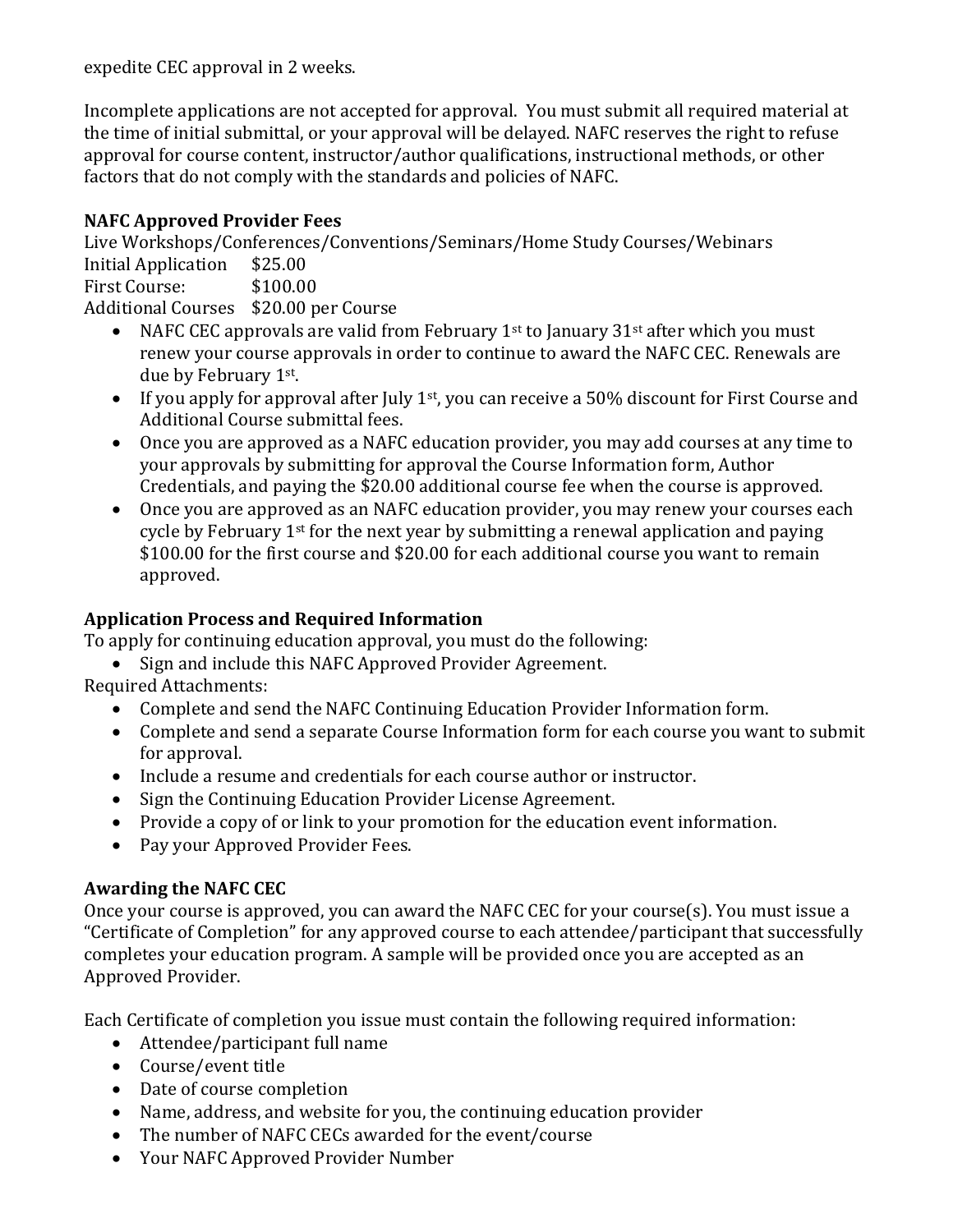**NAFC Approved Providers are required to keep records of the names, contact information, course name, and course completion date for each attendee/participant for each education program completed for a minimum of 5 years. As a NAFC Approved Provider, you agree to provide verification of course completion for an attendee/participant if requested by NAFC.**

#### **Approved Provider Status**

Once you are accepted as a NAFC Continuing Education Provider you will receive a letter including:

- The course(s) for which you are approved and the number of NAFC CECs you can award for your education program(s).
- Your NAFC Approved Provider number.
- Your term ending date for your approved course(s).
- Permission to use the NAFC Continuing Education Provider Logo and a graphic to use on marketing and promotional materials.
- A sample certificate of completion.

#### **Appeals Process**

If your education course is not accepted, you may initiate an appeals process. The NAFC Continuing Education Provider Appeals Form must be completed and submitted within 90 days of your letter being sent. All course materials must be included with the appeal. In order to be considered for appeal, the information you submit the second time must provide new or more indepth content for review. Appeals require a nonrefundable \$50 appeals fee. You can only appeal one time for an individual course or event. If submitting an appeal, allow 30 days for processing unless otherwise notified.

### **Declaration of Understanding**

I have read and understand all information including applying for, providing, tracking, and renewing continuing education as indicated in this document and it's required attachments. I agree to abide by all standards and policies for being accepted as a NAFC Approved Provider to award the NAFC CEC.

Signed \_\_\_\_\_\_\_\_\_\_\_\_\_\_\_\_\_\_\_\_\_\_\_\_\_\_\_\_\_\_\_\_\_\_\_\_\_\_\_\_\_\_\_\_\_\_\_\_\_\_\_\_\_\_\_\_\_\_\_\_\_\_\_\_ Date \_\_\_\_\_\_\_\_\_\_\_\_\_\_\_\_\_\_\_\_\_\_\_\_\_\_\_\_\_\_

Printed Name

Organization Name (if applicable) \_\_\_\_\_\_\_\_\_\_\_\_\_\_\_\_\_\_\_\_\_\_\_\_\_\_\_\_\_\_\_\_\_\_\_\_\_\_\_\_\_\_\_\_\_\_\_\_\_\_\_\_\_\_\_\_\_\_\_\_\_\_\_\_\_\_\_\_\_\_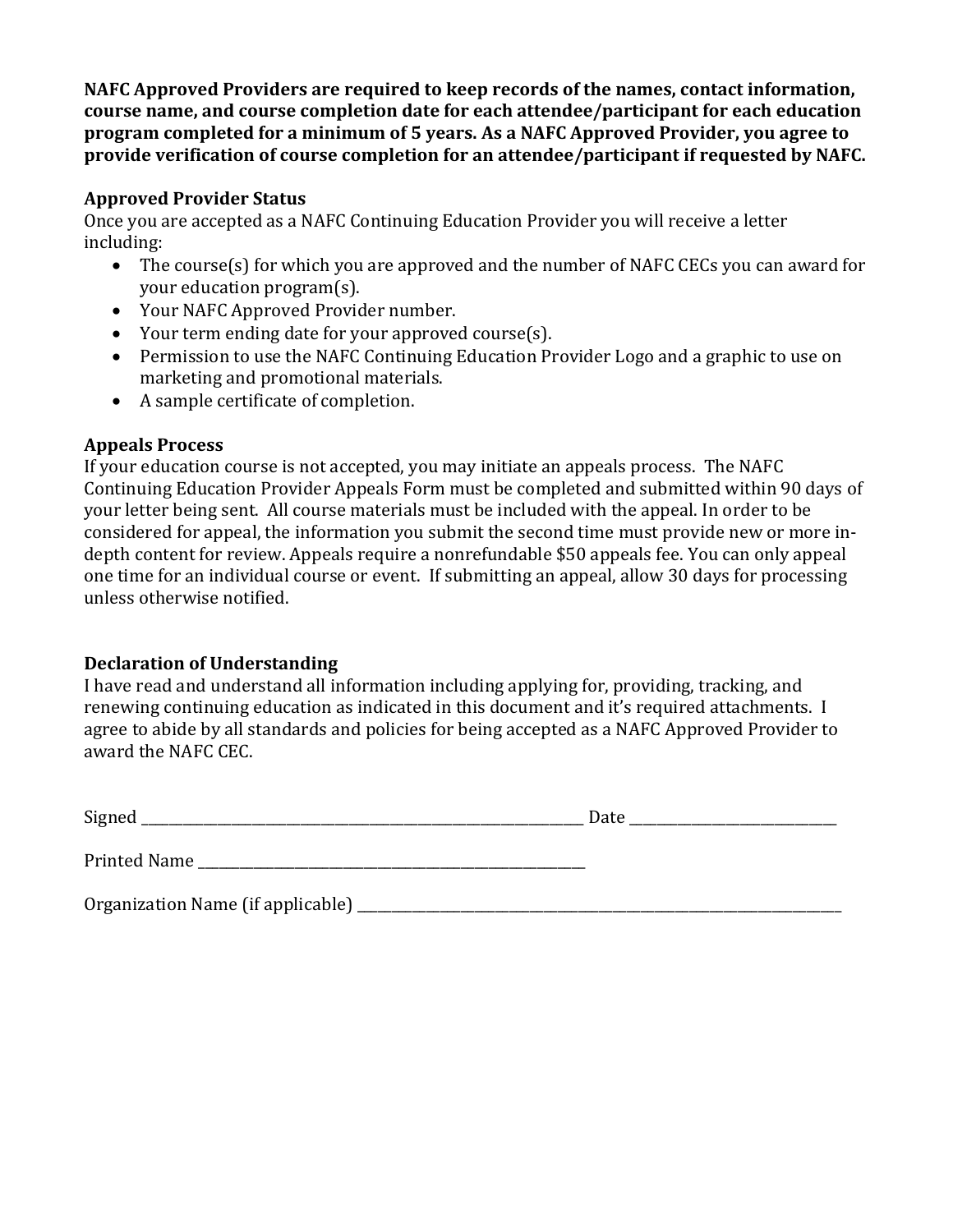# **NAFC Continuing Education Provider Information**

| I am a                     | $\Box$ First Time Provider                                                                                                                                                                         |  |  |
|----------------------------|----------------------------------------------------------------------------------------------------------------------------------------------------------------------------------------------------|--|--|
|                            | □ Previous Provider (NAFC Provider number #_________________)                                                                                                                                      |  |  |
| Applicant:                 | $\Box$ Individual                                                                                                                                                                                  |  |  |
|                            | $\Box$ Business                                                                                                                                                                                    |  |  |
|                            | $\Box$ Convention or Multi Course Event                                                                                                                                                            |  |  |
|                            |                                                                                                                                                                                                    |  |  |
|                            |                                                                                                                                                                                                    |  |  |
|                            |                                                                                                                                                                                                    |  |  |
|                            |                                                                                                                                                                                                    |  |  |
|                            |                                                                                                                                                                                                    |  |  |
|                            |                                                                                                                                                                                                    |  |  |
|                            |                                                                                                                                                                                                    |  |  |
|                            |                                                                                                                                                                                                    |  |  |
|                            |                                                                                                                                                                                                    |  |  |
|                            |                                                                                                                                                                                                    |  |  |
| <b>First Course:</b>       | <b>NAFC Approved Provider Fees</b><br>Live Workshops/Conferences/Conventions/Seminars/Home Study Courses/Webinars<br>Initial Application \$25.00<br>\$100.00<br>Additional Courses \$20 per Course |  |  |
|                            | Initial Application Fee (If Applicable)                                                                                                                                                            |  |  |
| <b>First Course</b>        |                                                                                                                                                                                                    |  |  |
|                            | Additional Courses (______ x \$20)                                                                                                                                                                 |  |  |
|                            | Expedited Approval Fee \$50.00 (If Applicable)                                                                                                                                                     |  |  |
|                            | <b>Total Due with Application</b>                                                                                                                                                                  |  |  |
| <b>Payment Information</b> |                                                                                                                                                                                                    |  |  |
|                            | __VISA ___Mastercard ___American Express ___Discover                                                                                                                                               |  |  |
|                            |                                                                                                                                                                                                    |  |  |
|                            |                                                                                                                                                                                                    |  |  |
|                            |                                                                                                                                                                                                    |  |  |
|                            |                                                                                                                                                                                                    |  |  |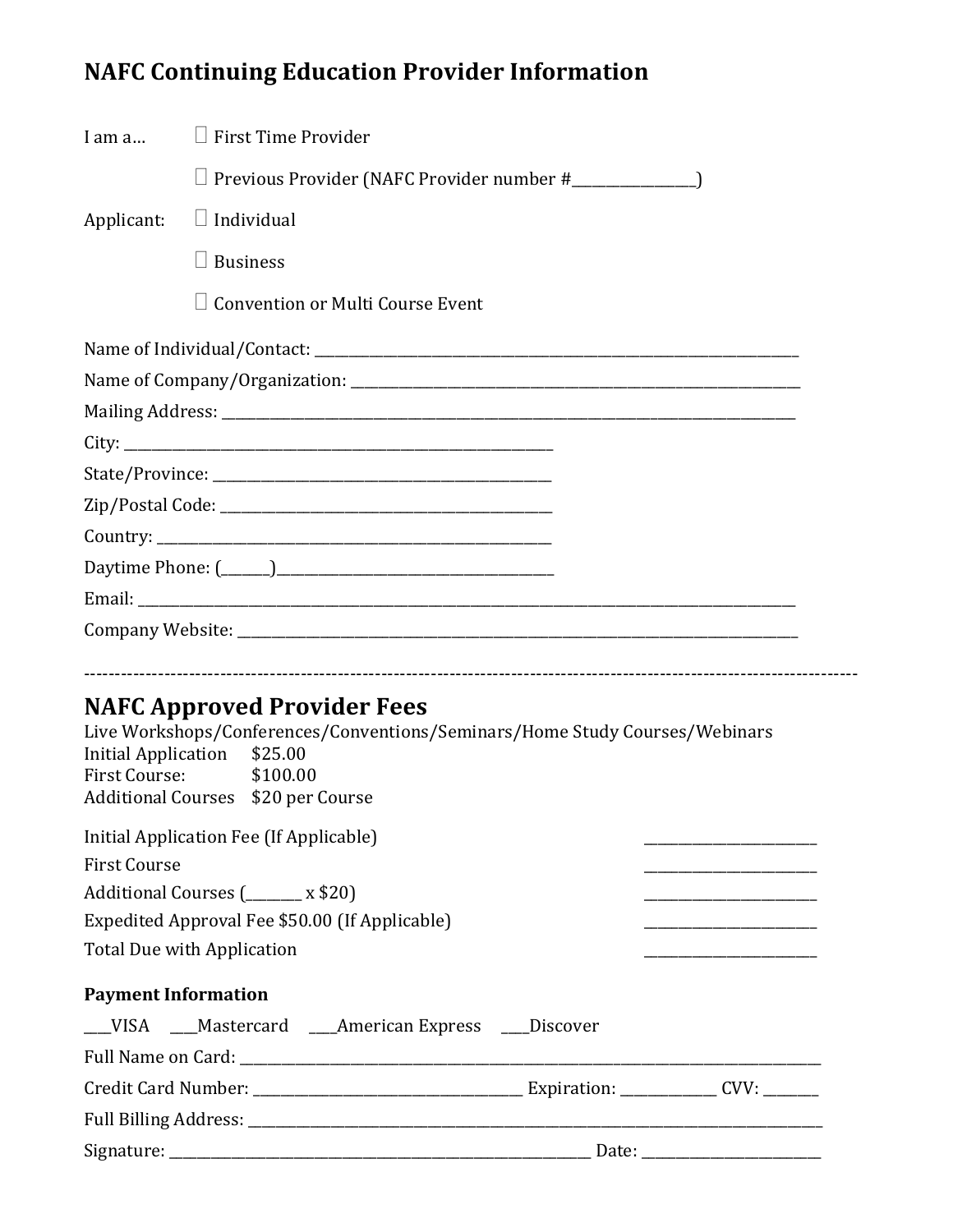## **NAFC Continuing Education Provider Course Application**

(Please provide a separate course application for each course you want approved. This information can be provided in this document or as a separate attached document.)

| <b>Course Type:</b> Live Course 	 __ Online Course 	 __ Webinar 	 __ Recorded Course |  |  |  |  |  |  |
|--------------------------------------------------------------------------------------|--|--|--|--|--|--|
|                                                                                      |  |  |  |  |  |  |
| <b>Course Description:</b>                                                           |  |  |  |  |  |  |

**Course Objectives**: (At least 3 Objectives required)

**Course Content Author Qualifications and Full Bio**:

#### **Course Length**:

Live Instructional and/or Practical Application Time- does not include breaks or meals Day 1 \_\_\_\_\_\_\_\_\_\_\_\_\_\_\_ Day 2 \_\_\_\_\_\_\_\_\_\_\_\_\_\_\_ Day 3 \_\_\_\_\_\_\_\_\_\_\_\_\_\_\_\_\_ Day 4 \_\_\_\_\_\_\_\_\_\_\_\_\_\_\_\_\_\_\_\_\_\_\_\_\_\_

For Online or Recorded Courses: (Please include any required course material) \_\_\_\_\_\_\_\_\_\_\_\_\_ Word Count for Written Content (manual or other written content required- do not include repeated titles or content, references, or material not directly related to instruction) \_\_\_\_\_\_\_\_\_\_\_\_\_ Video Run Time of videos included in the course (Online Course only)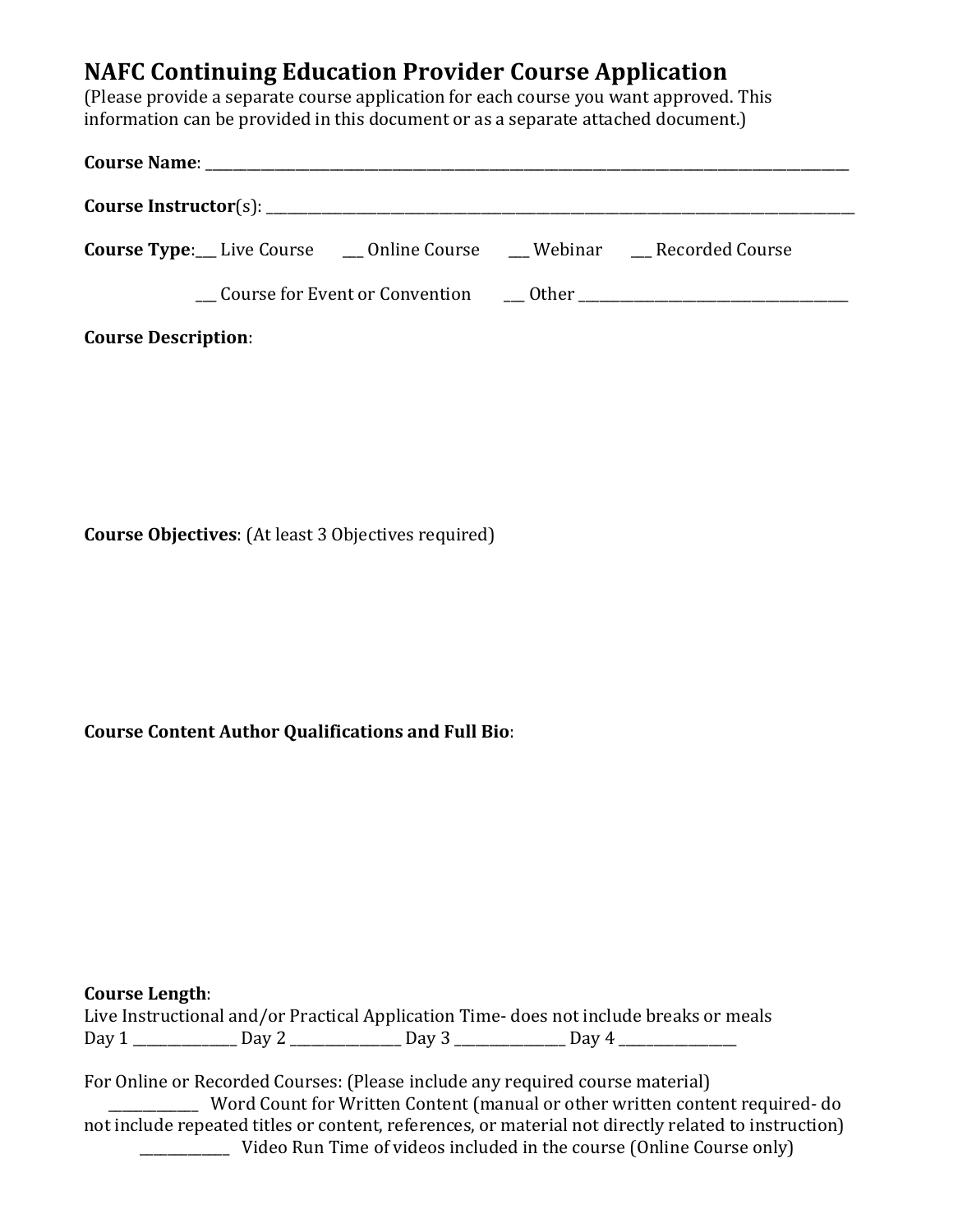**Course Outline**: (Required for all courses regardless of format. For live events include a breakdown of time spent in each instructional/practical learning block)

**Course References/Bibliography**: (At Least 3 Full References must be Provided)

**Course Assessment**: How is successful completion of the course determined?

Example: (Online Course) Completion of a 25 question multiple choice quiz with a passing score of 80%)

Example: (Live Course) Must attend and participate in all course required instructional hours to receive a Certificate of Completion.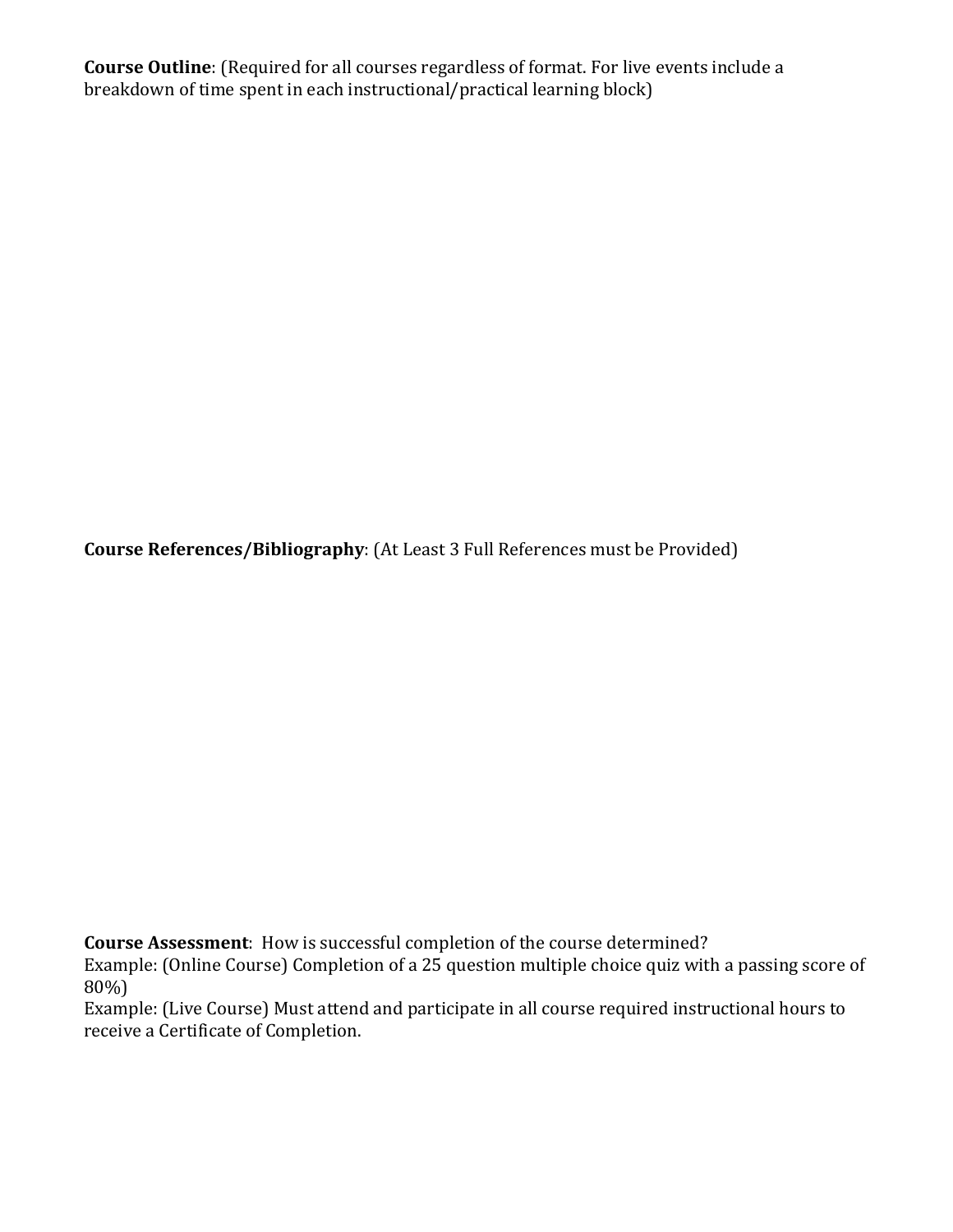# **Continuing Education Provider License Agreement**

The courses and materials offered and recognized by the National Association for Fitness Certification (NAFC) provide general educational information in one's efforts to obtain certification, recertification, and/or when working with clients to reach clearly defined and specified goals. "You," as used here, includes, but is not limited to, fitness professionals of all kinds (i.e., fitness trainers, group instructors, nutrition consultants, Mat instructors, students) and fitness students of all kinds, providers of continuing education services, NAFC educational contractors, and all other readers and users of the courses and materials offered through NAFC.

At the time of publication, courses and materials of NAFC are intended to provide what is believed to be accurate information. However, please note the following important cautions before making use of NAFC courses, materials, and logos.

As a continuing education provider (CEP), NAFC grants a nonexclusive, nontransferable, no sublicensable, limited license, and permission to use and display the Official NAFC Continuing Education Logos (hereinafter the "Licensed Material") subject to the following terms and conditions found herein.

- The CEP is affiliated with the fitness, wellness and health industry, and their use of the licensed materials is restricted to this described industry.
- A CEP shall use Licensed Material only as described and depicted and shall not make any alterations to the Licensed Material or adapt the Licensed Material as part of another graphic symbol or mark.
- The CEP shall not use the licensed materials in a manner which would express or imply employment by NAFC or that they are representative of NAFC.
- The CEP shall not register the mark in the licensee's name or that of a third party.
- The CEP shall protect the goodwill of the licensed materials and do all things necessary or desirable to preserve and enhance the Goodwill, and not do anything which may damage the Goodwill at any time nor in any form.
- Goodwill is defined as the intangible value of a piece of property (e.g., a brand's reputation and recognizability).
- CEP shall only use the licensed material in a positive, productive manner, and cannot misrepresent the NAFC brand.
- If the CEP discovers that a third party or a third party's trademarks are infringing on the Licensed Materials, they have a duty to report the infringement to NAFC immediately.

To the best of the knowledge of the authors, publishers, formatters and presenters of NAFC educational materials, the contents of each course were accurate as of the date of publication and/or presentation. However, as a consumer, we encourage you to stay informed of new developments in the field and to make sure the information is accurate when you consult the courses and materials.

NAFC courses and supplemental materials are made available with the understanding that the authors, publishers, formatters, and presenters are not engaged in rendering legal, medical, or other professional services by reason of their authorship, publication, or presentation of such courses and materials. Professionals are strongly encouraged to consult an appropriate legal, medical, or other expert if you are seeking such assistance. This is an especially important precaution in the field of fitness and exercise, personal fitness training, nutritional consulting, group training, and fitness practice.